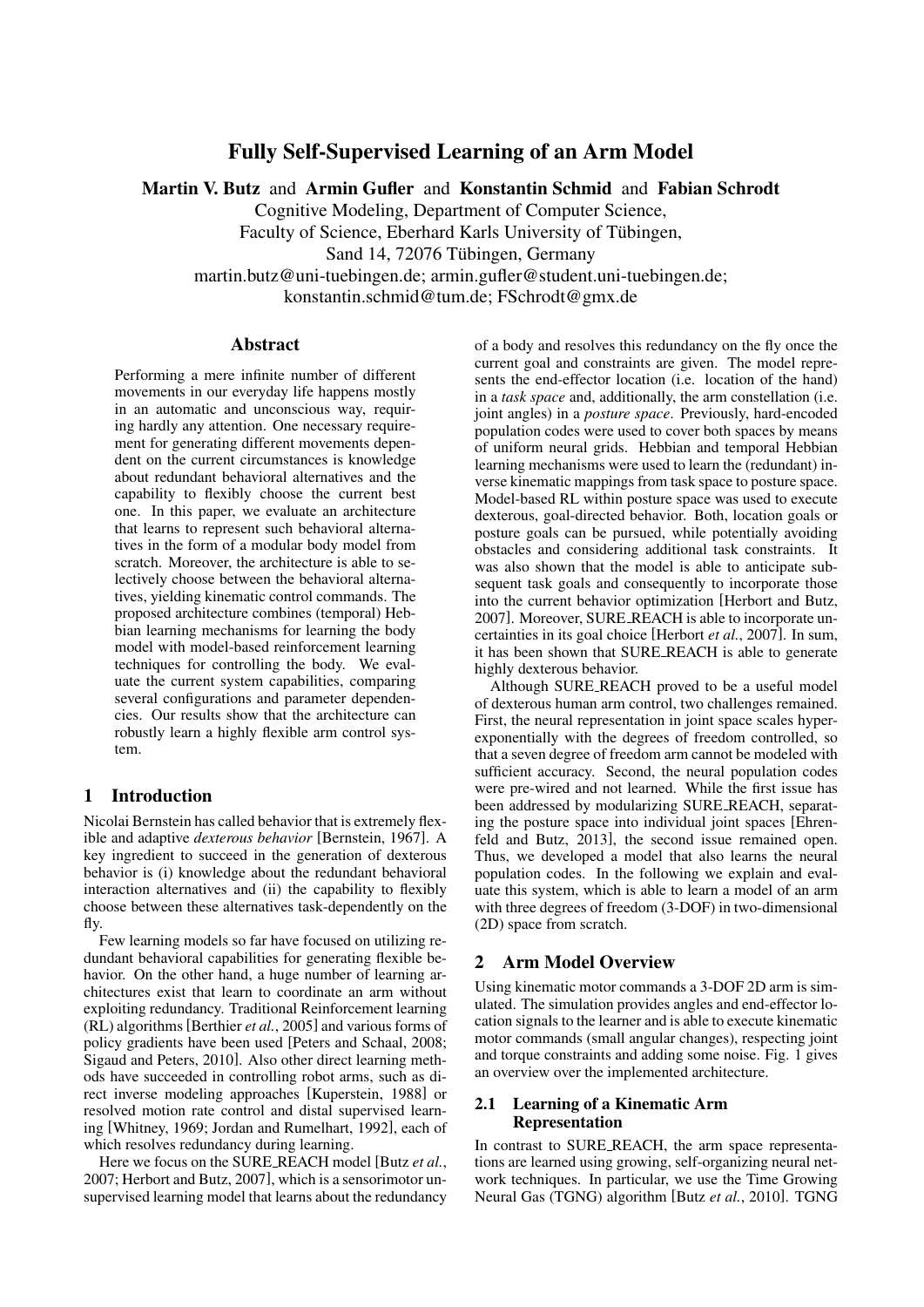

Figure 1: Overview of the arm model

grows neurons on demand, given the current sensory input differs more from the closest neuron than a threshold, specified by parameter  $\theta$ . Moreover, TGNG grows neural connections between neurons that were the closest neurons in temporal succession. The connections are associated with a motor code that approximates the average motor command executed when traversing this connection. TGNG is used to learn neural representations of the task space given (x,y) locations of the end-effector, elbow, and wrist, and of the posture space given 3D angular vectors. Concretely, learning is achieved by a random walk, executing random arm movements and learning from the consequences. In this way, all accessible locations in the posture and task spaces will be observed, so that neural population codes can be distributed across the respective spaces by means of TGNG.

The second key component of the architecture is the mapping between task and posture spaces. Similar to SURE REACH, we use a Hebbian learning mechanism [Carpenter and Grossberg, 1991] for learning the inverse kinematic mappings. More details about this learning process are provided below.

#### 2.2 Goal Directed Behavior

The final central feature of the system is its ability to behave in a goal directed manner. Either a target in location space can be specified or a target in posture space. Pursuing a particular posture is rather easy: in this case, first, a posture goal activates the closest neurons in posture space. Next, this goal activity is propagated backwards throughout the posture space by means of model-based RL [Sutton and Barto, 1998]. Finally, control is invoked by deducing the neuron in posture space closest to the current arm posture, extracting the connection to the most strongly activated neighboring neuron, and executing the motor code that is associated with the neural connection. Given a wellconnected network of neurons, behavior is guaranteed to reach the goal-activated neuron. When pursuing a goal location, however, this goal location first activates the closest neurons in the corresponding task space. Next, this activation is projected into the posture space by the inverse kinematic connection matrix (established by the Hebbian learning mechanism) between task space and posture space. The resulting goal manifold in posture space is then propagated throughout posture space and control is invoked as before.

To get more specific, we use the following notation: nodes of a neural network are denoted by small letters, P denotes the set of all posture space neurons, and  $\mathcal L$  the set of all hand location space neurons. Furthermore, the terms "node" and "neuron" will be used in an interchangeable fashion, as nodes are part of neuronal networks. The activity of node *n* is denoted by  $a_n$ .

#### Location Goal Reaching in Detail

For a given target  $X \in \mathbb{R}^2$ , the neuron  $l^* \in \mathcal{L}$  being nearest to  $\overline{X}$  is determined. Then, the correlations (weights from the learned inverse kinematic) are used to activate corresponding posture nodes. As the mapping encodes full redundancy, there may be many posture neurons having significant correlations. Our reference approach considers all posture neurons having a correlation weight greater or equal to the correlation threshold  $\tau$  ( $\tau$  = 0.15 has shown to be a good choice) and induces external activity  $a_p^{ext}$  to posture neuron  $p \in \mathcal{P}$  by

$$
a_p^{ext} = w_{p,l^*} \cdot \xi + 1, \text{ if } w_{p,l^*} \ge \tau,
$$
 (1)

with  $w_{p,l} \in [0,1]$  being the learned correlation weight (mapping location- with posture-space neurons) between  $p$  and  $l$ . Thus, a good portion of neurons is ignored and a manifold of interesting postures is activated. The constant factor  $\xi$  applied to the weight is set to 0.3.

The induced activity is then propagated through the network using the following model-based state value learning rule (according to [Butz *et al.*, 2010])

$$
a_p \leftarrow \max(a_p^{ext}; \gamma \cdot \max_{q \in N(p)} (a_q)), \tag{2}
$$

where  $N(p)$  denotes the set of neurons being neighbors of neuron  $p$ . The learning rule thus encodes either the own ex-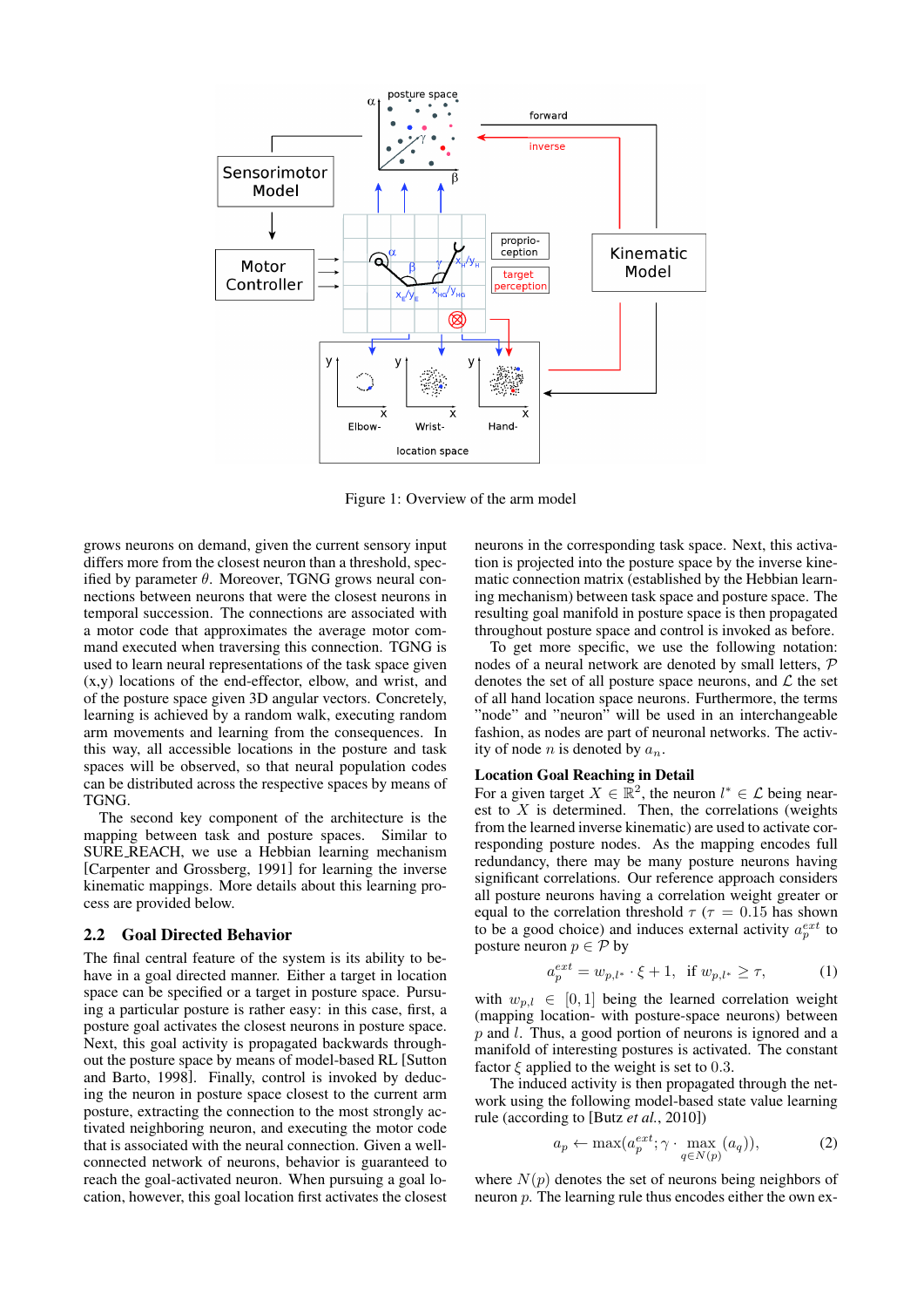Table 1: Performance of location goal reaching (702 start-target combinations) using the setups STD (standard setting), *1ACT* (activating only the best node in location space), *ALLACT* (activating all nodes in location space), *NNEM* (check for new node after every movement). See text for details about the configurations.

| <b>Measurement</b>        | STD   | 1ACT  | <i>ALLACT</i> | <i>NNEM</i> |
|---------------------------|-------|-------|---------------|-------------|
| Successfully reached      | 676.7 | 597.5 | 679.0         | 628.1       |
| Quality of path $(QoP)$   | 2.46  | 4.09  | 10.50         | 3.10        |
| Average #steps needed     | 44.7  | 65.8  | 246.2         | 56.6        |
| Median #steps             | 36.5  | 61.8  | 126.0         | 38.3        |
| Standard deviation #steps | 52.1  | 43.8  | 336.8         | 128.3       |

ternal activity  $a_p^{ext}$  or the activity of the most active neighboring neuron. The parameter  $\gamma$  is a constant discount factor, set to 0.7 to accord with  $\xi$ , which is set to 0.3 in (1). In this way, propagated activity will always be smaller than externally induced activity from task space.

The reaching process uses the proprioception of the arm to determine which posture neuron is currently the closest. This is denoted as the arms' current node. Given the arm's current node, the system considers all neighboring nodes and attempts to move in the direction of the most active neighbor node. This is done until the arm has reached the actual target.

Inhibition Once a node has been visited by the arm, it gets inhibited, in order to make it less interesting for the arm to aim at the same posture again. Hence, loops where the arm moves back and forth are avoided effectively. Also in general it seems reasonable to avoid the reaching of the same postures with the arm within one goal-directed movement. A similar mechanism was also used in TGNG [Butz *et al.*, 2010].

Transitioning to neighbor nodes At every time step the arm is at a specific node and tries to move to the best neighbor node. An important concept is how to actually transition the state of the arm to the next node. The most straight forward approach is to check after each movement which node in the posture space network is nearest to the arms' new proprioception. Analyzing the behavior showed that in many cases the arm does not reach the neighbor node it originally aimed at. Often a node in between is encountered and becomes the new current node. In consequence, the arm has to do new planning again and the trajectories in turn become more turbulent. Such nodes in between are not necessarily connected to the node the arm came from and the neighbor it wants to move to, as connections are established depending on the movements made during the learning process. In effect, undesired erroneous behavior may occur.

To avoid this behavior, we estimate the approximate distance  $d$  the arm has to travel when starting at node  $v$  and aiming at neighbor node w. Searching for a new current node is now only done if the distance moved since starting at v is  $\geq d$ . The benefit of this approach is that movements are becoming much smoother overall and the arm jumps less between near nodes. Additionally, lots of searches for the current nearest node are omitted, which is particularly useful when the posture network is very dense.

### 3 Evaluation of the Current Performance

To evaluate the current performance we focus on reaching hand location goals. 702 different start-goal combinations were chosen randomly to test the behavior of the arm. Before trying tor reach targets, the system executes the selfsupervised learning process for  $T = 100,000$  time steps. Within each step one smooth movement of the arm is executed, the space representations (neural networks) are updated, and forward and inverse kinematics are learned. No obstacles were placed within the environment for the main parameter evaluations. In order to decrease the influence of random learning movements, if not reported differently, all results presented are average values from 100 runs, each of which was tested on the identical 20 sets of 702 start-goal combinations.

We evaluated the system with the aim of revealing parameter dependencies and robustness. Thus, we first vary several crucial parameter settings revealing the respective parameter influences. After that, we illustrate the capability of the arm to avoid obstacles. Finally, we show one slightly more involved run, in which case more than 99% of all location goals are reached successfully.<sup>1</sup>

#### 3.1 Goal-based Neural Activation

Table 1 shows the performance of goal directed behavior of the arm. We present the average number of successfully reached targets (of 702 in total) along with measurements regarding the quality and length of the path taken. The latter values are only considered for successful movements. The quality of path (QoP) is defined as the ratio of the actual distance moved to the optimal distance, with the optimal distance being the Euclidean distance from start to target location.

The reference approach (STD) induces activity to a manifold of suitable posture neurons, activating each of them with an external activity close to one (slightly graded dependent on the strength of the learned connection weights). Note that the system does not reach all targeted locations because we stop the goal reaching and count the trial as a failure when the highest activated node in posture space is reached but this node is not close-enough to the targeted goal. If the trial was not stopped in this case, the system typically reaches all 702 nodes eventually (due to the neural inhibition mechanism), but the quality of the path degrades strongly.

The baseline approach (1ACT) considers the results when only the strongest connected node in posture space is activated by the task space goal node. In this case, the redundant mapping is fully disregarded; the arm simply attempts to reach the neuron with the highest connection

<sup>&</sup>lt;sup>1</sup>If not stated differently, the parameters of the system were set as follows: TGNG node creation thresholds:  $\theta_P = .4$ ;  $\theta_L = .2$ ; TGNG node parameter adaptation value:  $\epsilon_P = .075$ ;  $\epsilon_L = .2$ . Hebbian mapping learning parameters: learning rate  $\alpha = .15$ , trace value  $\lambda = .6$ , decelerating learning rate .99.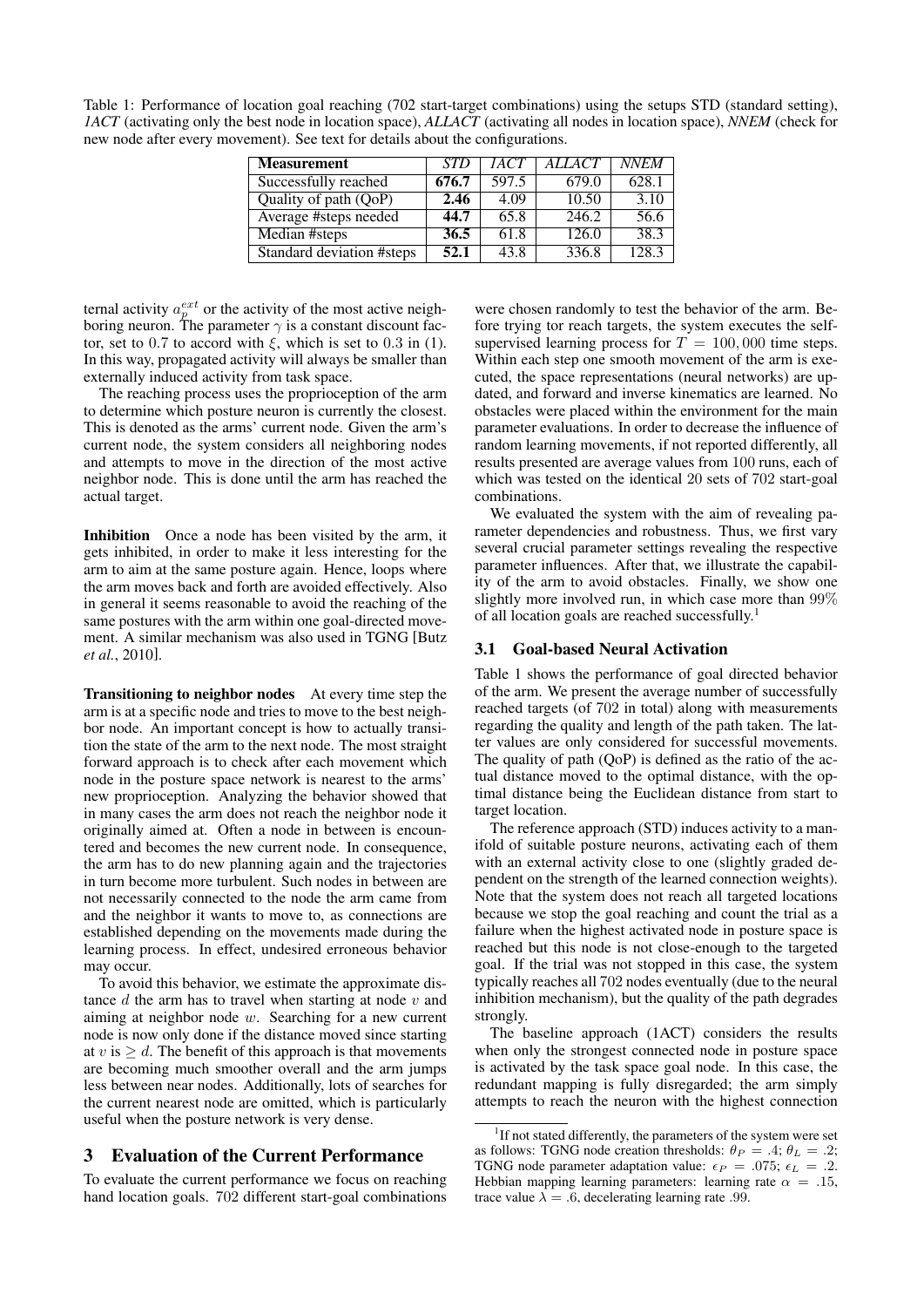

Figure 2: Parameter influences on goal-reaching and quality of path performance.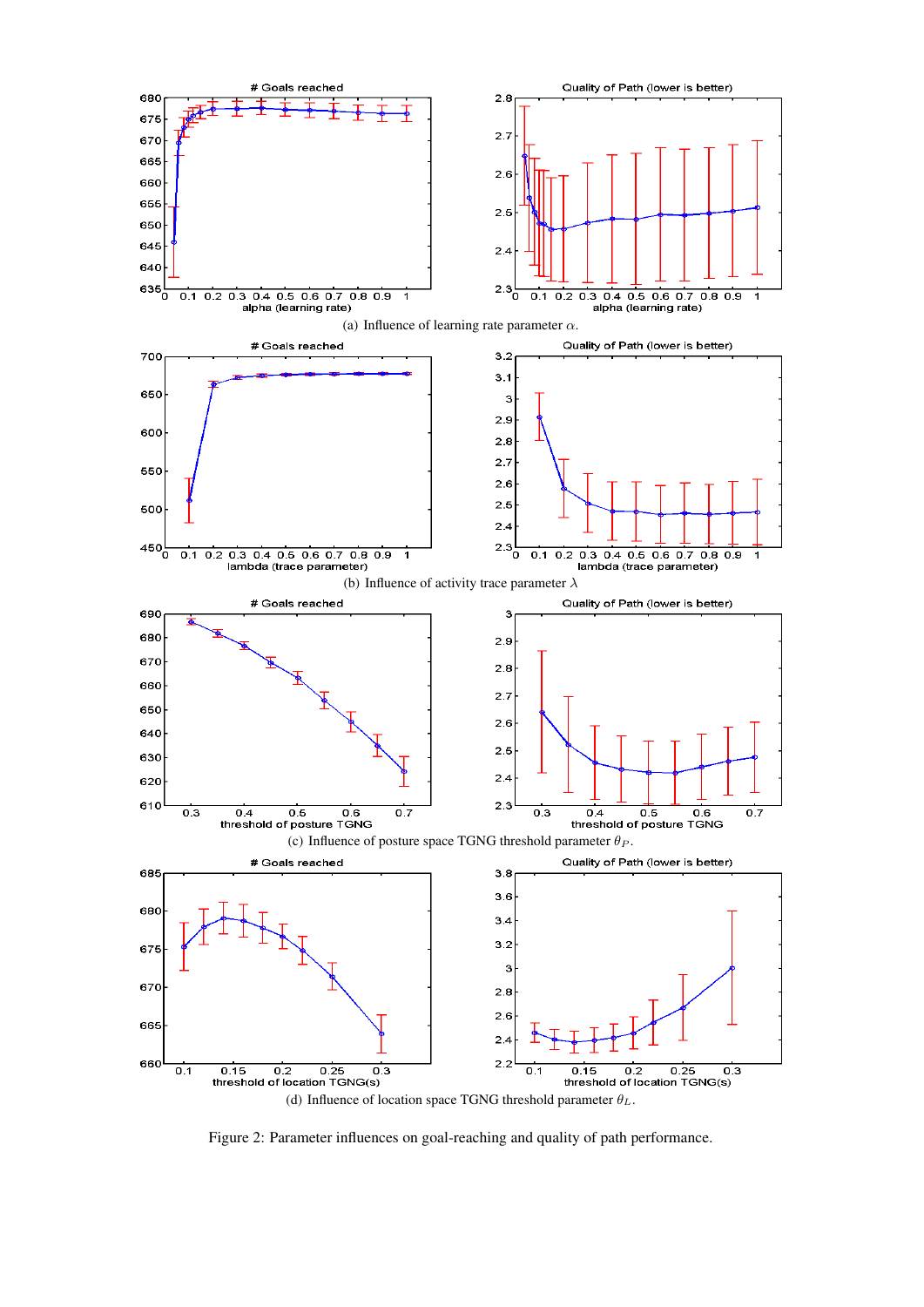weight from task space. The evaluation results show, that less goals are reached and the average distance moved to reach goals is larger using this configuration. This clearly shows, that the information encoded in the mapping is indeed useful. It activates a whole manifold of posture nodes and nicely handles redundancy.

In the all activated (ALLACT) case, all posture nodes that are connected to the goal location neuron are activated. The evaluation demonstrates (see Table 1) that the goal reaching performance of the arm gets worse using this configuration. Even though most goals are finally reached, the quality of the reaching movement is really bad compared to the other configurations. This is because neurons in joint space are activated that are hardly anywhere close to the goal location – thus the arm moves through this broad goal manifold in posture space rather randomly, yielding a much worse QoP.

As explained in Sec. 2.2 our reference model does not search for a new current posture node after each executed movement step. *NNEM* denotes the alternative approach estimating a new nearest posture node after each step (as was done previously in TGNG [Butz *et al.*, 2010]). The evaluations of Table 1 clearly show that this approach is leading to worse results. All quality measures get worse, particularly the much higher variance in the steps needed suggests that there are cases where the arm is getting lost in some loops or unsuitable detours. Note however, that the approximation of the distance to travel before making a transition may in other representation spaces not be that easy to estimate. For example many obstacles or frequently changing environments can be a problem.

#### 3.2 Parameter Influence

Besides these goal-directed neural activations, we also pursued a more involved study of parameter learning influences. In the following, we explore influences of the learning rate and the trace parameter of the Hebbian learning mechanism, as well as of the threshold parameter of TGNG for learning the neural location and posture populations.

#### Hebbian Learning Parameters

The learning rate parameter  $\alpha$  determines how fast and aggressive the mapping weights between task and posture space are adjusted. Learning the inverse mapping is done via the Hebbian feedback learning rule [Carpenter and Grossberg, 1991]:

$$
\Delta_w = \alpha \cdot \overline{a_p} \cdot (a_l - w) \tag{3}
$$

where w is the current weight between node  $p \in \mathcal{P}$  and location node  $l \in \mathcal{L}$  and  $\Delta_w$  is the change of the weight in the current learning step.  $\overline{a_p}$  denotes the activity trace of p and  $a_l$  the activity of  $l$ .

Varying the parameter between 0.04 (very slow learning process) and 1.0 (immediate weight changes) shows that a rather low learning rate between 0.1 and 0.3 is well-suited (cf. Fig. 2(a)). Higher values do not necessarily lead to much less goals reached, but the quality of path gets worse. Overall, however, the learning rate has a rather small influence on the whole system, if within a reasonable, moderate range.

The parameter  $\lambda$  defines the length of the activity trace, when learning the weights of a mapping between posture and location space. The rule to compute the activity trace  $\overline{a_n}$  of node *n* is defined as

$$
\overline{a_n} = (1 - \lambda) \cdot a_n^{old} + \lambda \cdot a_n^{new}, \tag{4}
$$

where  $a_n^{old}$  is the activation of n in the previous step and  $a_n^{new}$  the newly induced activation in the current time step. The activity trace aims at encoding movement trajectories. Thus, nodes visited previously can also be correlated to current nodes (from other representation spaces). Setting  $\lambda$  to 1 means that there is no activation trace at all.

The results shown in Fig. 2(b) suggest, that a medium lambda parameter  $> 0.4$  is suitable, in order to have a good QoP. Having a really long trace (low  $\lambda$ ), the resulting mappings are lacking quality. Having no trace on the other hand seems to be a reasonable option. At least the variables analyzed here are not suffering from the absence of the activity traces.

#### Thresholds of TGNG Networks

The threshold parameter(s) of the Time Growing Neural Gas networks (TGNGs) [Butz *et al.*, 2010] have a huge influence on the general performance. A lower (error) threshold means that the network will have higher density because new nodes are inserted more frequently.

Fig. 2(c) shows the influence of the posture threshold  $\theta_P$  and the location threshold  $\theta_L$ . Generally, with a lower threshold parameter  $\theta_P$  more goals can be reached successfully. But having  $\theta_P < 0.4$  leads to a significantly worse average quality of path. Further evaluation showed, that for  $\theta_P < 0.4$  the standard deviation of the average number of steps needed to reach targets also increases significantly. With more nodes in posture space the arm has more movement possibilities and the probability that it looses the optimal direction for some steps increases. Moreover, the number of updates per connection decreases when a denser network is grown. Another important consideration at this point is the proper choice of  $\theta_L$  depending on  $\theta_P$  and vice-versa. The densities of the networks should be somewhat comparable to ensure proper mappings between them. While this is a rather experimental task at this point, it appears that the densities can be increased significantly for both networks without getting bad behavioral results. However, the computation-wise efficiency worsens with decreasing  $\theta_P$  as the number of nodes increases quite rapidly (approximately 4000 nodes for a threshold of 0.3 compared to 2000 nodes with the threshold set to 0.4). Moreover, the number of learning iterations necessary to develop a proper kinematic mapping and to associate sufficiently accurate motor codes increases with increasing density of the networks.

The location TGNG threshold parameter  $\theta_L$  has a similar influence. With increasing  $\theta_L$ , less goals can be reached. The quality of path gets worse with increasing  $\theta_L$  too. But for lower values like 0.15 and 0.20 the difference is not really significant.

#### **Obstacles**

The system is also able to handle obstacles within the environment. To avoid crashing into them, neurons near and within obstacles are simply inhibited. Moreover, the inverse kinematics model provides information about postures that are possibly causing crashes, which are also inhibited so that no reward can be propagated through obstacle-based inhibitions. Fig. 3 shows typical trajectories of the arm when reaching a target, pointing out different trajectories chosen due to an obstacle.

#### Reliable Goal Location Reaching

Seeing that the presented results so far have not reached all goal locations robustly, we ran slightly more involved runs with the TGNG threshold parameters set to  $\theta_P = .2$ ;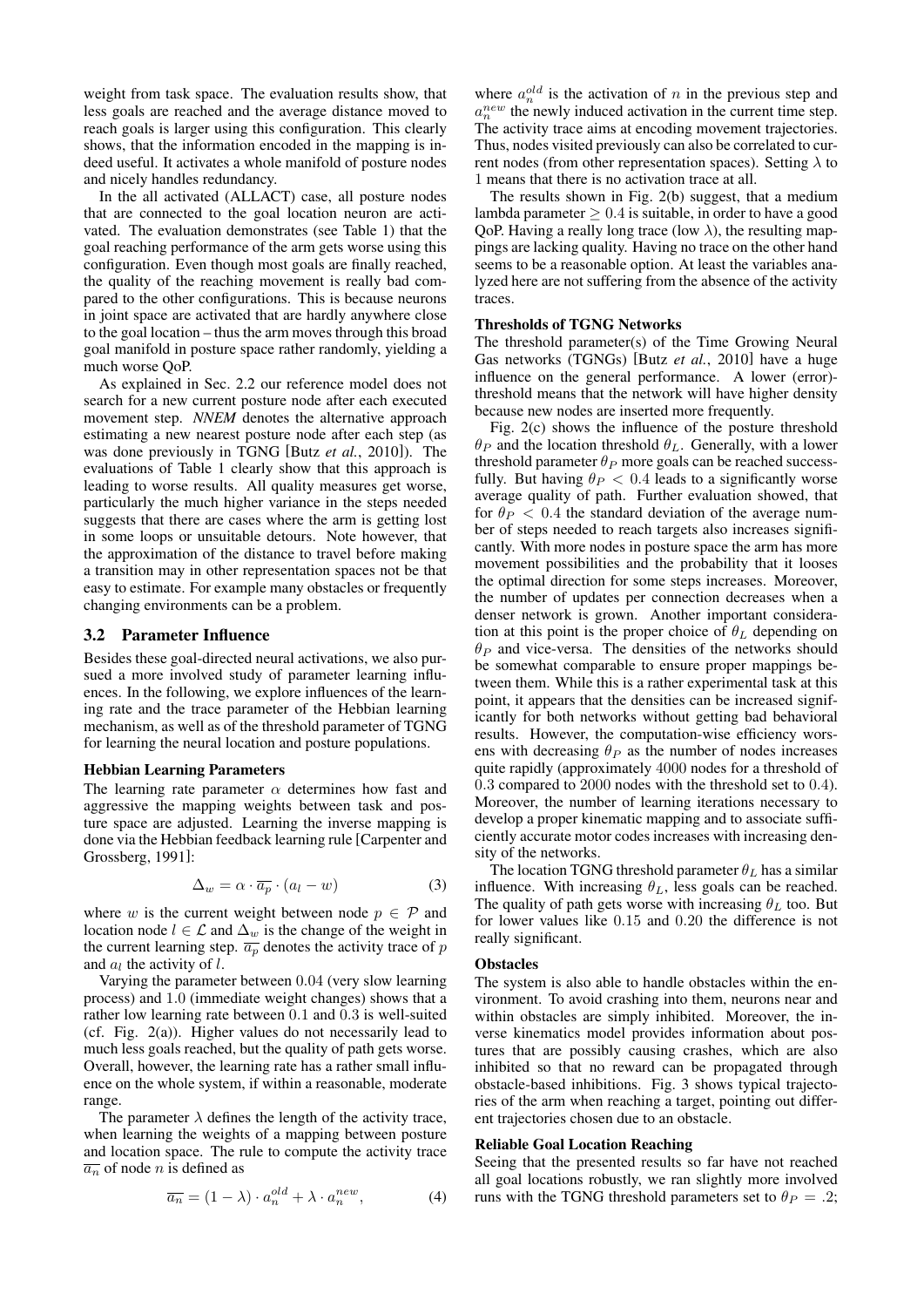

Figure 3: Two reaching movements, (a) without obstacles and (b) with two obstacles (red squares). The arm has to move its end effector to the location goal target (small red circle). The trajectory taken by the arm is visualized in light gray color. The resulting posture when the target was (nearly) reached is shown in blue. Due to the obstacles in (b) the resulting trajectory differs, effectively avoiding crashing into the upper obstacle.



Figure 4: With even lower TGNG thresholds, the networks grow bigger and the target reaching performance also reaches close-to 100% even when reaching for location targets.

 $\theta_L = .05$  for 500, 000 learning iterations. All other parameters were set to the standard settings. Fig. 4 shows that with these settings nearly all location goals are reached. The results also confirm that posture goals are easier to reach and are in all cases reached reliably. Moreover, the results also show that the network sizes grow significantly. Clearly the posture network is much larger due to the 3D angular space being covered in contrast to the 2D location space. When considering the path qualities achieved, Fig. 5 shows that the path does not become fully straight. The performance with respect to posture space goals indicates that the motor encodings in the neural connections are not perfect. Moreover, due to the focus on the next best node, the path cannot be fully straight. Low-pass filters in the motion generation may alleviate this problem. The location space performance is even worse. In this case, though, the system attempts to generate a straight path in posture space, not in location space. Thus, the measure confirms progressive learning but it is not an absolute performance measure.

In sum, the results show that the overall system is able to reach all goals in posture space as well as in location space, even though all representations and associations between these representations were learned from scratch learning from uncontrolled, random motions. While the path optimality may be improved further, it has to be kept in mind that the system currently blindly executes each movement



Figure 5: Also the path quality improves when a larger network is learned. Note that the system always attempts to move straight in posture space - thus the path quality for location goals has to be taken with a grain of salt. Nonetheless, there is definite room for improvement when considering the path quality results.